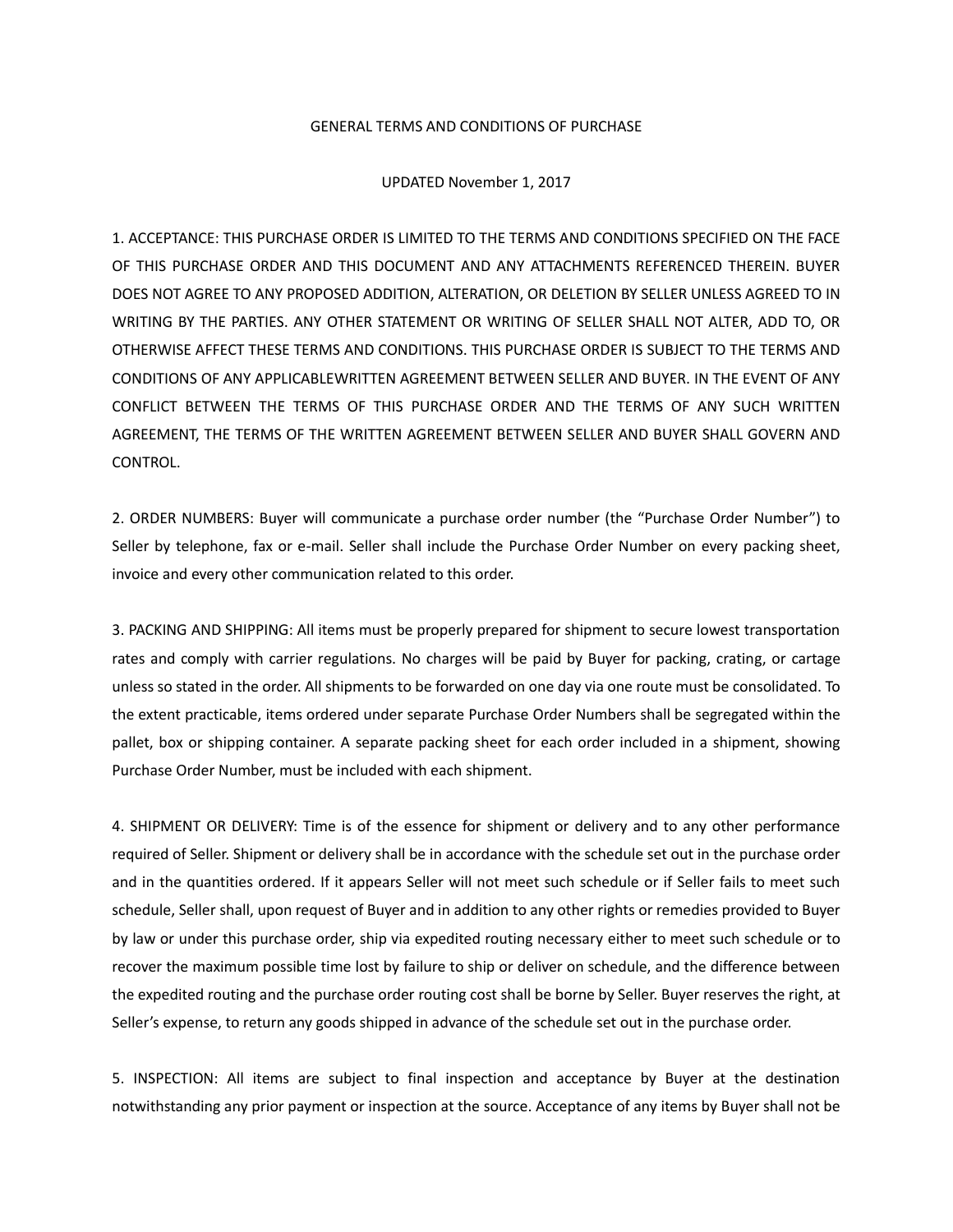deemed to alter the obligations of Seller or the rights of Buyer and its customers under the Warranty clause or any other provision of this purchase order.

6. REJECTION: Buyer shall notify Seller if any items delivered hereunder are rejected for being nonconforming, and, at Buyer's election and Seller's risk and expense, such items may be returned to Seller. Seller shall issue Buyer a credit for all costs and expenses with respect to such rejected items or replace or correct rejected items, at Buyer's election.

7. WARRANTY: Seller warrants that all goods delivered hereunder shall be merchantable, fit for their particular purpose and free from defects, whether latent or apparent. Seller warrants that all services performed hereunder shall be performed in a good and workmanlike manner by qualified, trained personnel, free from errors. Seller's warranties shall be enforceable by Buyer and shall run to Buyer's customer(s).

8. CHANGES: Buyer may make changes to any services to be performed or to any goods to be specifically manufactured, but no change shall be effective, nor shall Buyer be obligated to pay any increase in compensation as a result of a change, unless Buyer issues a written change order. Changes which increase or decrease pricing shall be revised as mutually agreed to in writing.

9. INVOICES/PAYMENT: A separate invoice shall be issued for each shipment and for each Purchase Order Number, with the Purchase Order Number stated on the face of the invoice. No invoice shall be issued prior to shipment of goods, and no payment shall be made prior to receipt and acceptance of conforming goods and invoice. Payment terms commence upon receipt of a correct invoice. Payment terms are net 60 days of receipt of correct invoice unless otherwise stated on the Purchase Order.

10. RESPONSIBILITY FOR PROPERTY: Unless otherwise provided in this purchase order, Seller, upon delivery to it or manufacture or acquisition by it, of any materials, parts, tooling or other property, the title to which remains with Buyer, assumes the risk of and shall be responsible for any loss or damage. Seller, pursuant to the provisions of this purchase order, but in any event upon completion thereof, shall return such property to Buyer in the condition in which it was received, reasonable wear and tear excepted, except to the extent that such property has been incorporated into items delivered under this purchase order or has been reasonably consumed in performance of work under this purchase order.

11. INDEMNITY: Seller shall indemnify, hold harmless, and defend Buyer, its Affiliates and their respective officers, directors, agents, representatives, employees, subcontractors, customers, users of Seller's goods and services from any and all claims (including, without limitation, claims by vendees of Buyer), liabilities, damages and expenses (including attorneys' fees) arising from or related to (i) the negligence (including strict liability),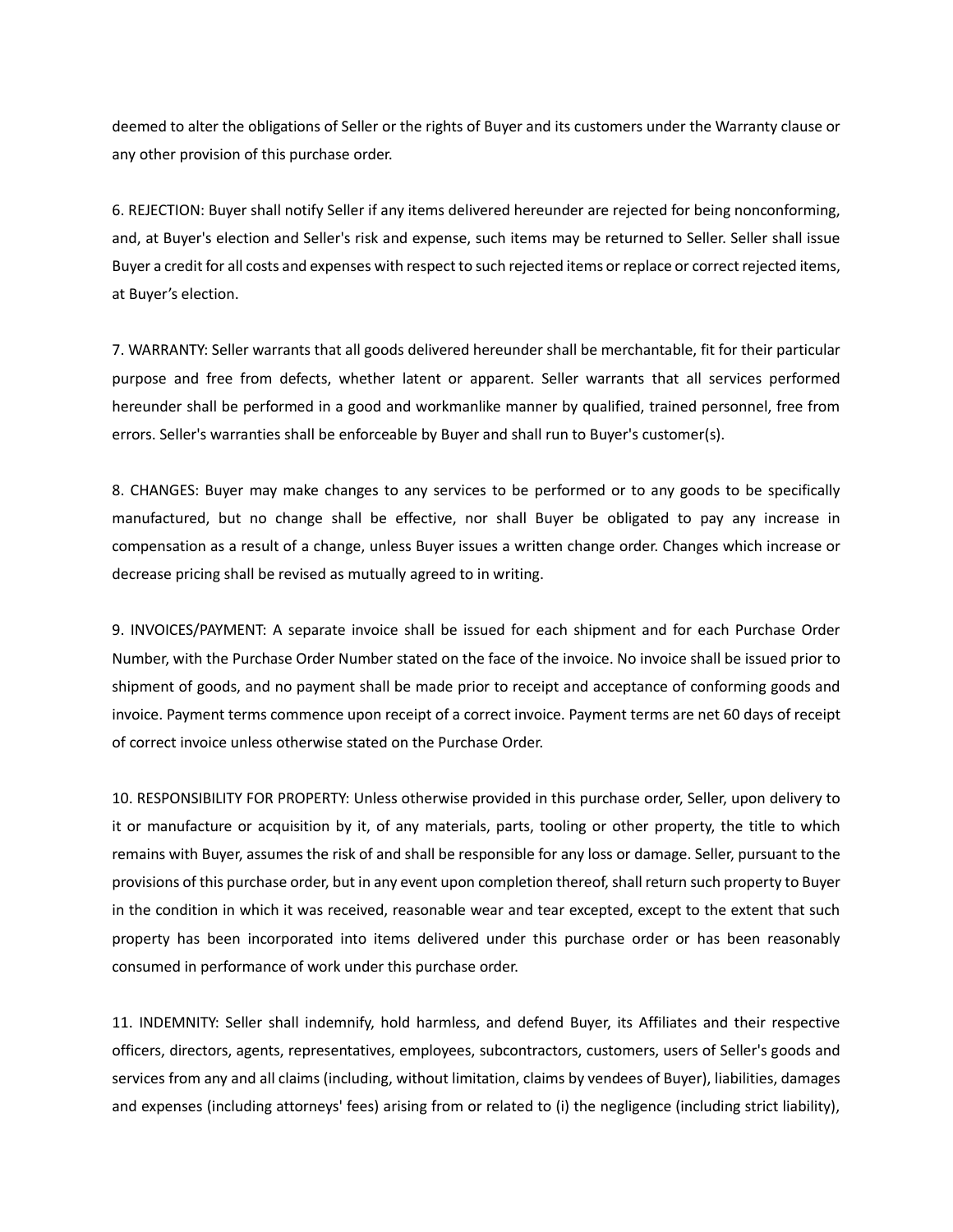gross negligence or willful misconduct of Seller, its affiliates and their respective employees, contractors, subcontractors, vendors and agents (the "Seller Parties"), (ii) contamination of or adverse effect on the environment, (iii) violation of any law or regulation or (iv) alleged infringement of any patent, copyright or trademark or violation of any other intellectual property right of a third party. This indemnity shall apply without regard to whether the claim, damage, liability or expense is based on breach of contract, breach of warranty, negligence, strict liability, or other tort. This indemnity shall survive delivery and acceptance of goods or services. In any interparty dispute, the prevailing party shall be entitled to reasonable legal costs and expenses, including attorneys' fees.

12. INSURANCE: Seller shall maintain, at its sole cost, and shall require any subcontractors it may engage to maintain at all times while transacting business with Buyer and for two (2) years following acceptance of goods and services hereunder, the insurance coverage set forth below, with one or more insurance companies licensed to do business in the state where the work is performed and with a rating of not less than A, X or better as shown in the most current issue of the A.M. Best Rating Guide: (a) Workers' Compensation Insurance as required by laws and regulations applicable to and covering any subcontractor's employees performing in connection with Seller's obligations hereunder at any Buyer location, and all employees of Seller engaged in Seller's performance of its obligations hereunder. (b) Employers' Liability Insurance protecting Seller against common law liability in the absence of statutory liability, for employee bodily injury arising out of the masterservant relationship with a limit of not less than \$1,000,000. (c) Commercial General Liability Insurance including coverages for premises/operations, products/completed operations, bodily injury, property damage, independent contractors and coverage for insured contracts specifically in support of the contractual obligations of Seller including, without limitation, any indemnity obligations hereunder, with limits of liability of not less than \$1,000,000 per occurrence and \$2,000,000 in the annual aggregate and naming Buyer and its Affiliates as an additional insured. (d) Automobile Liability Insurance including non-owned and hired vehicle coverage with limits of liability of not less than \$1,000,000 per occurrence combined single limit and naming Buyer and its Affiliates as an additional insured. Seller shall provide a certificate of insurance evidencing such insurance coverage that shall provide that the insurance carrier will give Buyer thirty (30) days' prior written notice of any cancellation or non-renewal of any policy or policies identified in such certificate.

13. PATENTS AND TRADEMARKS: Seller warrants that all goods and services supplied under this purchase order shall not infringe on any third party's patent, copyright, trade secret, trade name, trademark or service mark, or other proprietary right.

14. TITLE AND RISK OF LOSS: Seller warrants title to all goods sold and bears the risk of loss or damages to the items purchased under this purchase order until they are delivered in conformity with this purchase order at Buyer's delivery point specified in this purchase order or installed, as required pursuant to the purchase order,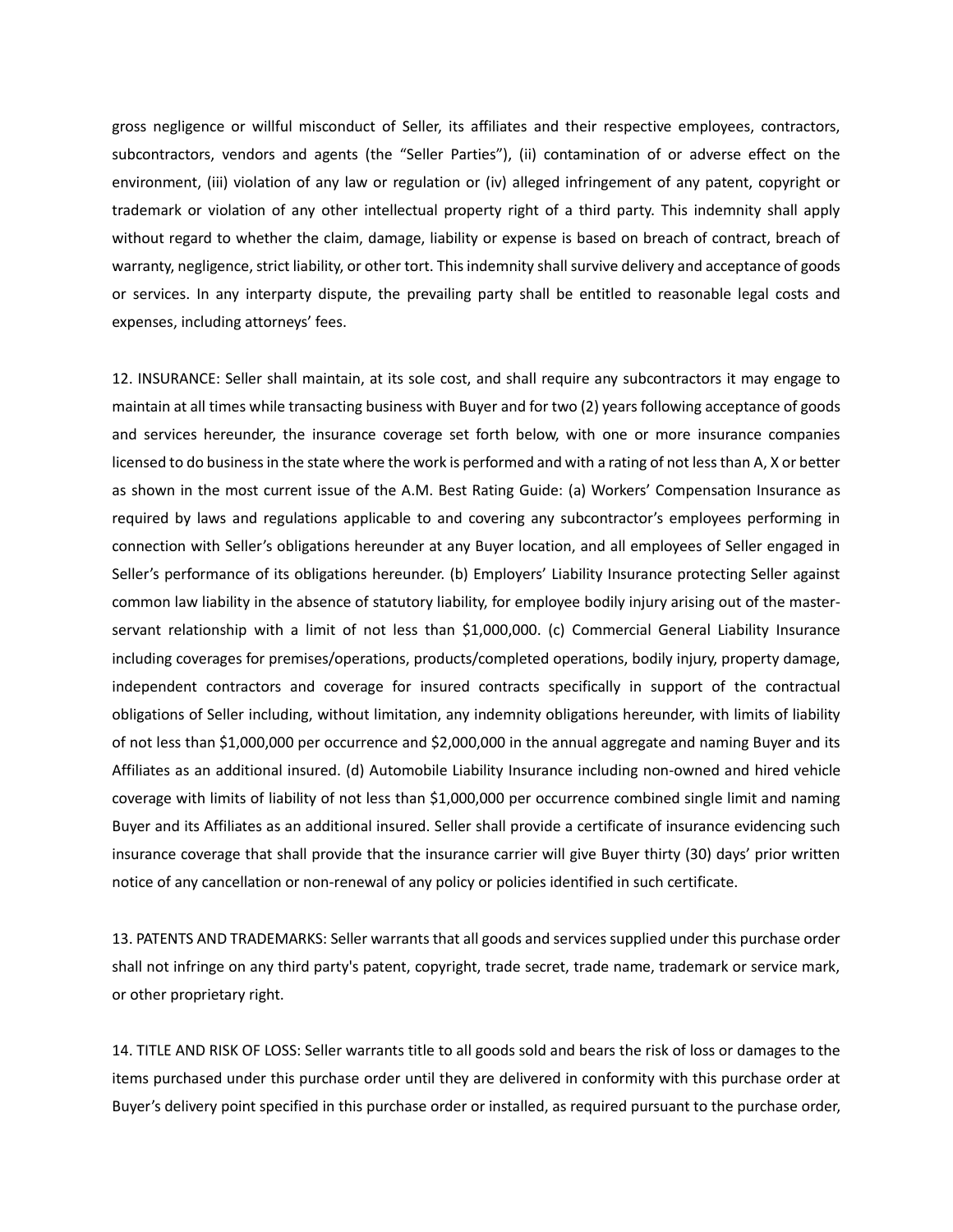and, upon such delivery or installation, title shall pass to Buyer. Passing of title shall not constitute acceptance of the items by Buyer.

15. CONFIDENTIALITY: Seller shall keep confidential all information designated as confidential by Buyer or reasonable known to be confidential, including, but not limited to, designs, processes, drawings, specifications, reports, data and other technical or proprietary information and the features of all parts, equipment, tools, gauges, patterns and other items furnished or disclosed to the Seller by Buyer in connection with this purchase order ("Buyer's Confidential Information"). Seller shall not disclosure such information to any third party without the written consent of Buyer and shall not use Buyer's Confidential Information except as contemplated in this purchase order. Upon completion or termination of this purchase order, Seller shall return all Buyer's Confidential Information to Buyer or make such other disposition thereof as may be directed and approved by Buyer and shall certify to such return or destruction.

16. COMPLIANCE: Seller warrants that all goods and services supplied under this purchase order shall comply with all applicable federal, state, and local laws, rules, regulations and ordinances at the time of delivery or performance. For on-site performance of services, if applicable, Seller shall adhere to all safety, health or other administrative requirements, rules, regulations or procedure of Buyer and its facilities where services are performed and shall provide to Buyer a health and safety declaration. Seller and any subcontractor shall abide by the requirements of 41 CFR §§ 60-1.4(a), 60-300.5(a), 60-741.5(a) and 29 CFR Part 471, Appendix A to Subpart A. These regulations prohibit discrimination against qualified individuals based on their status as protected veterans or individuals with disabilities, and prohibit discrimination against all individuals based on their race, color, religion, sex, sexual orientation, gender identity, or national origin. Moreover, these regulations require that covered prime contractors and subcontractors take affirmative action to employ and advance in employment individuals without regard to race, color, religion, sex, sexual orientation, gender identity, national origin, protected veteran status or disability. If this purchase order is a contract subject to Federal Acquisition Regulation Subpart 3.10, the parties agree that the provisions of the Guidance to all Government Contractors, along with the contractual requirements set forth in the clauses at 52.203-13, Contractor Code of Business Ethics and Conduct, and 52.203-14, Display of Hotline Poster(s), are hereby incorporated as terms and conditions of this purchase order. Seller shall comply with, and shall cause its employees, agents and subcontractors to comply with Buyer's "Supplier Code of Conduct". Any breach of the "Supplier Code of Conduct" may result in immediate termination of the purchase order by Buyer without liability for such termination upon prior written notice Seller.

17. TERMINATION: Buyer may terminate all or any portion of this purchase order at any time by giving notice to Seller. In the event of termination without cause, Buyer's liability shall be the lesser of: (a) a reasonable price for raw materials, components, work in progress, and any finished units on hand; or (b) the contract price per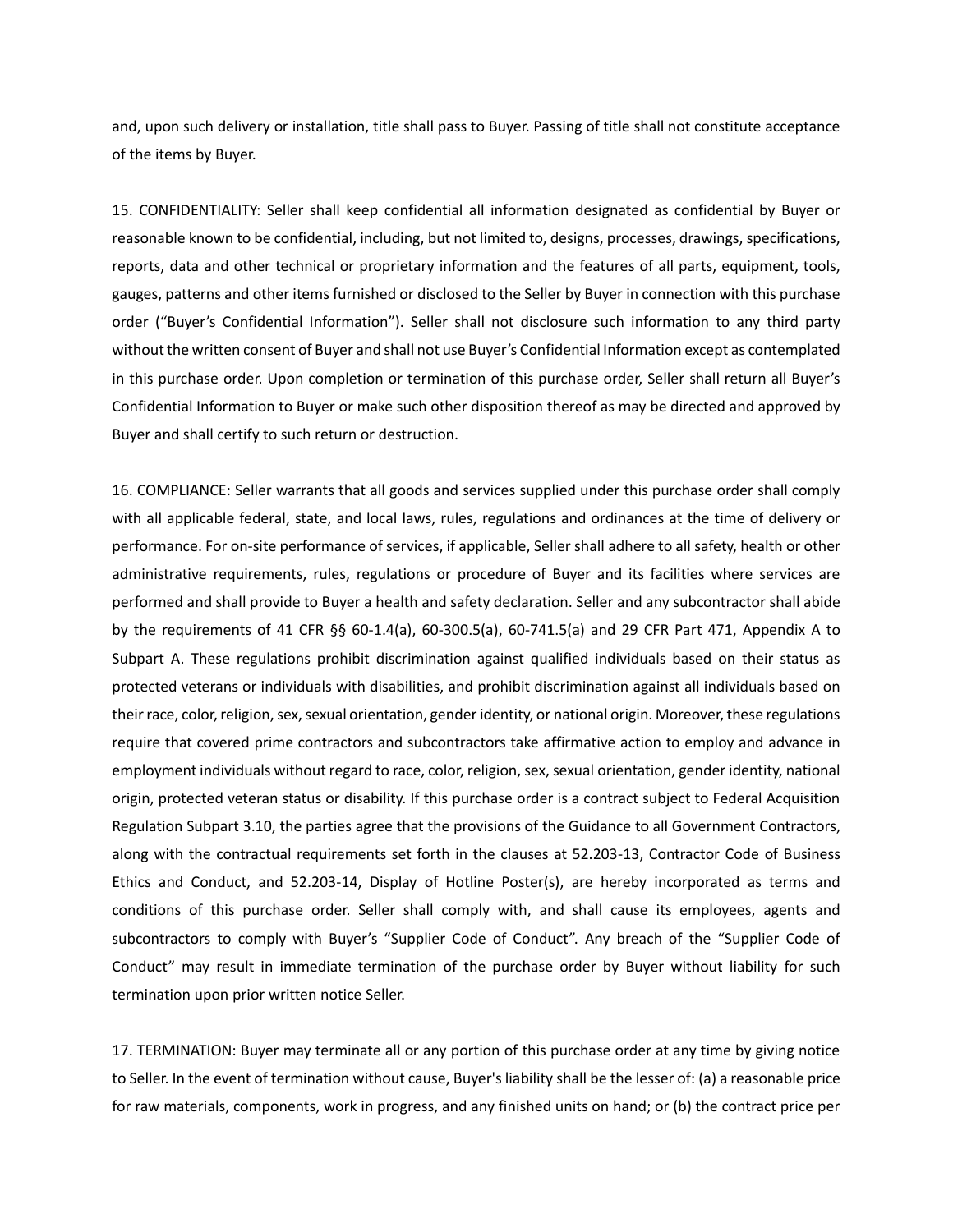finished unit, after giving effect to any discount Buyer would otherwise be entitled to. In the event of termination without cause of any separate services specifically ordered, liability shall be the lesser of: (a) a reasonable price for properly performed services rendered prior to termination; or (b) the contract price for the services. If any hourly or other time-based rate for services is specified in this purchase order, such rate shall be used in determining a reasonable price. THE FOREGOING STATES BUYER'S ENTIRE LIABILITY FOR TERMINATION. Additionally, Buyer may, by notice to Seller, terminate in whole or in part this purchase order in the event of suspension of Seller's business, insolvency of Seller, institution of bankruptcy, reorganization, or liquidation proceedings by or against Seller, the appointment of a trustee or receiver for Seller's property or business, any assignments by Seller for the benefit of creditors or a breach that is not cured after notice detailing such breach. The rights and remedies of Buyer provided in this Termination clause shall not be exclusive and are in addition to any other rights and remedies provided by law or under this purchase order.

18. SUBCONTRACTING AND ASSIGNMENT: Seller shall not assign this purchase order or any rights hereunder, nor delegate any duties, nor subcontract any work, without first securing the written approval of Buyer. Any attempts to do so will be null and void. The price quoted by Seller includes the price of any goods or services obtained from any subcontractor or supplier to Seller, unless otherwise agreed in advance by Buyer. Seller shall incorporate these terms and conditions on any order or subcontract approved by Buyer and procured from third parties pertaining to this purchase order. Seller shall remain fully responsible for all work performed by such third parties and shall indemnify and hold Buyer harmless for any payment required to be made to any such parties.

19. WAIVER: No waiver of any default by either party shall act as a waiver of a subsequent or different default.

20. MINORITY/WOMEN/VETERAN-OWNED FIRMS: Buyer and Seller shall support the utilization of qualified minority-owned, women-owned and service disabled veteran-owned business enterprises ("M/W/VBEs"). Seller shall institute and maintain a supplier diversity program.

21. PUBLICITY: Except as may be required by law or governmental rules or the requirements of any exchange on which securities of Seller or an affiliate of Seller are traded, Seller shall not, without the prior written consent of Buyer, which may be granted or withheld at Buyer's sole discretion: (a) use Buyer's name, brand, trademarks or any descriptions of Buyer and/or its industry that would allow a third party to identify Buyer ("Buyer's Brand"), in advertising or promotional material, publicity releases or for any other commercial purpose; (b) in any manner advertise, publish or disclose the fact that Buyer has placed this purchase order with Seller; or (c) disclose the subject matter or terms and conditions of this purchase order. Seller shall comply with the restrictions accompanying Buyer's consent, including but not limited to scope and term limitations. Unless otherwise specified by Buyer in writing, Buyer consents shall be deemed to be "initial use only," and will expire